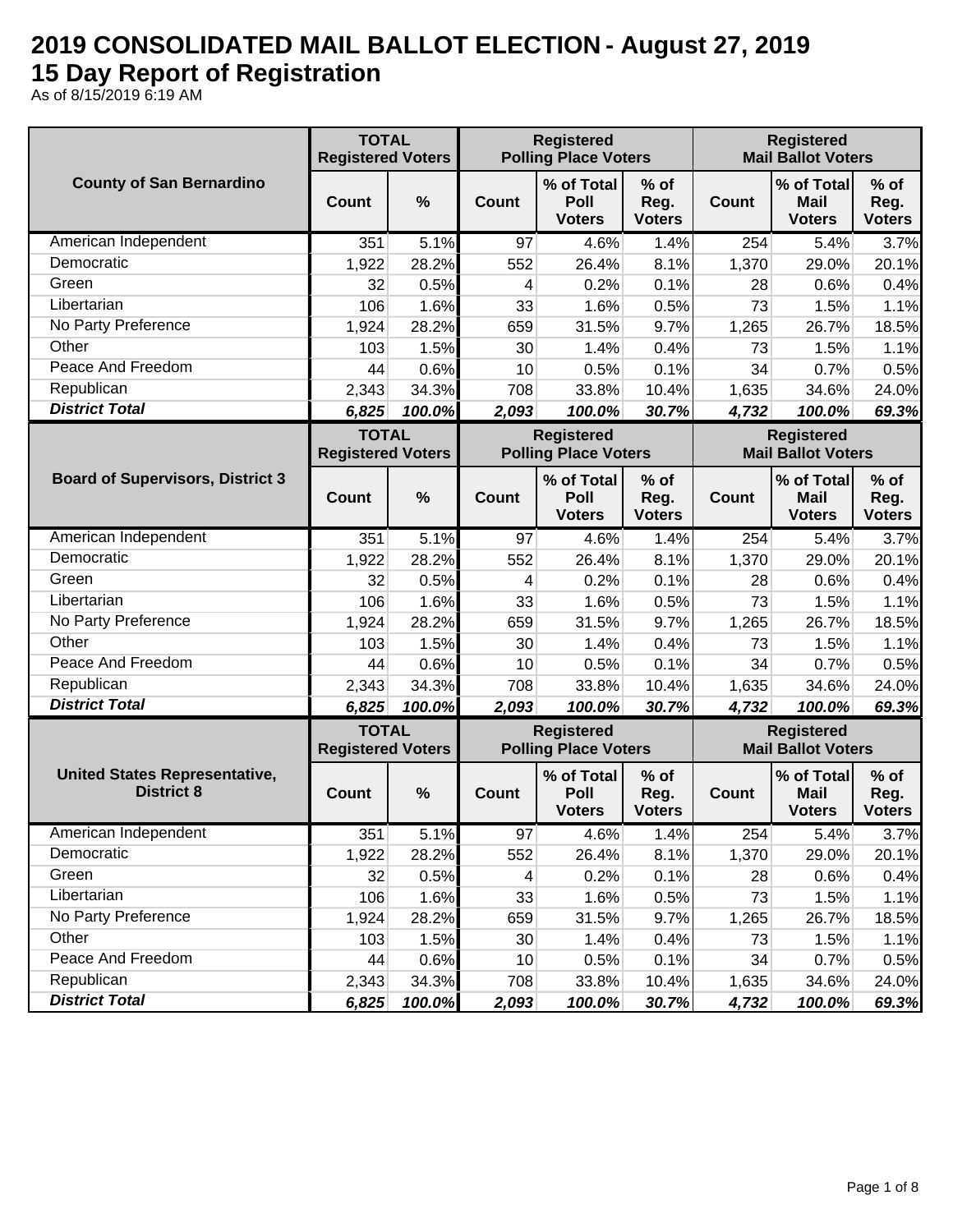|                                                                         | <b>TOTAL</b><br><b>Registered Voters</b> |                 |                                                  | <b>Registered</b><br><b>Polling Place Voters</b> |                                 |                | <b>Registered</b><br><b>Mail Ballot Voters</b> |                                 |
|-------------------------------------------------------------------------|------------------------------------------|-----------------|--------------------------------------------------|--------------------------------------------------|---------------------------------|----------------|------------------------------------------------|---------------------------------|
| <b>State Senator, District 16</b>                                       | Count                                    | $\frac{0}{0}$   | Count                                            | % of Total<br>Poll<br><b>Voters</b>              | $%$ of<br>Reg.<br><b>Voters</b> | <b>Count</b>   | % of Total<br><b>Mail</b><br><b>Voters</b>     | $%$ of<br>Reg.<br><b>Voters</b> |
| American Independent                                                    | 351                                      | 5.1%            | 97                                               | 4.6%                                             | 1.4%                            | 254            | 5.4%                                           | 3.7%                            |
| Democratic                                                              | 1,922                                    | 28.2%           | 552                                              | 26.4%                                            | 8.1%                            | 1,370          | 29.0%                                          | 20.1%                           |
| Green                                                                   | 32                                       | 0.5%            | 4                                                | 0.2%                                             | 0.1%                            | 28             | 0.6%                                           | 0.4%                            |
| Libertarian                                                             | 106                                      | 1.6%            | 33                                               | 1.6%                                             | 0.5%                            | 73             | 1.5%                                           | 1.1%                            |
| No Party Preference                                                     | 1,924                                    | 28.2%           | 659                                              | 31.5%                                            | 9.7%                            | 1,265          | 26.7%                                          | 18.5%                           |
| Other                                                                   | 103                                      | 1.5%            | 30                                               | 1.4%                                             | 0.4%                            | 73             | 1.5%                                           | 1.1%                            |
| Peace And Freedom                                                       | 44                                       | 0.6%            | 10                                               | 0.5%                                             | 0.1%                            | 34             | 0.7%                                           | 0.5%                            |
| Republican                                                              | 2,343                                    | 34.3%           | 708                                              | 33.8%                                            | 10.4%                           | 1,635          | 34.6%                                          | 24.0%                           |
| <b>District Total</b>                                                   | 6,825                                    | 100.0%          | 2,093                                            | 100.0%                                           | 30.7%                           | 4,732          | 100.0%                                         | 69.3%                           |
|                                                                         | <b>TOTAL</b><br><b>Registered Voters</b> |                 |                                                  | <b>Registered</b><br><b>Polling Place Voters</b> |                                 |                | <b>Registered</b><br><b>Mail Ballot Voters</b> |                                 |
| <b>State Assembly, District 42</b>                                      | Count                                    | $\frac{0}{0}$   | Count                                            | % of Total<br>Poll<br><b>Voters</b>              | $%$ of<br>Reg.<br><b>Voters</b> | <b>Count</b>   | % of Total<br><b>Mail</b><br><b>Voters</b>     | $%$ of<br>Reg.<br><b>Voters</b> |
| American Independent                                                    | 351                                      | 5.1%            | 97                                               | 4.6%                                             | 1.4%                            | 254            | 5.4%                                           | 3.7%                            |
| Democratic                                                              | 1,922                                    | 28.2%           | 552                                              | 26.4%                                            | 8.1%                            | 1,370          | 29.0%                                          | 20.1%                           |
| Green                                                                   | 32                                       | 0.5%            | 4                                                | 0.2%                                             | 0.1%                            | 28             | 0.6%                                           | 0.4%                            |
| Libertarian                                                             | 106                                      | 1.6%            | 33                                               | 1.6%                                             | 0.5%                            | 73             | 1.5%                                           | 1.1%                            |
| No Party Preference                                                     | 1,924                                    | 28.2%           | 659                                              | 31.5%                                            | 9.7%                            | 1,265          | 26.7%                                          | 18.5%                           |
| Other                                                                   | 103                                      | 1.5%            | 30                                               | 1.4%                                             | 0.4%                            | 73             | 1.5%                                           | 1.1%                            |
| Peace And Freedom                                                       | 44                                       | 0.6%            | 10                                               | 0.5%                                             | 0.1%                            | 34             | 0.7%                                           | 0.5%                            |
| Republican                                                              | 2,343                                    | 34.3%           | 708                                              | 33.8%                                            | 10.4%                           | 1,635          | 34.6%                                          | 24.0%                           |
| <b>District Total</b>                                                   | 6,825                                    | 100.0%          | 2,093                                            | 100.0%                                           | 30.7%                           | 4,732          | 100.0%                                         | 69.3%                           |
|                                                                         | <b>TOTAL</b><br><b>Registered Voters</b> |                 | <b>Registered</b><br><b>Polling Place Voters</b> |                                                  |                                 |                | <b>Registered</b><br><b>Mail Ballot Voters</b> |                                 |
| <b>State of California, Board of</b><br><b>Equalization, District 1</b> | Count                                    | %               | Count                                            | % of Total<br>Poll<br><b>Voters</b>              | $%$ of<br>Reg.<br><b>Voters</b> | <b>Count</b>   | % of Total<br><b>Mail</b><br><b>Voters</b>     | $%$ of<br>Reg.<br><b>Voters</b> |
| American Independent                                                    | $\overline{\mathbf{c}}$                  | 7.1%            | $\pmb{0}$                                        | 0.0%                                             | 0.0%                            | $\overline{c}$ | 10.0%                                          | 7.1%                            |
| Democratic                                                              | 13                                       | 46.4%           | 3                                                | 37.5%                                            | 10.7%                           | 10             | 50.0%                                          | 35.7%                           |
| No Party Preference                                                     | 3                                        | 10.7%           | 0                                                | 0.0%                                             | 0.0%                            | 3              | 15.0%                                          | 10.7%                           |
| Other                                                                   | 0                                        | 0.0%            | 0                                                | 0.0%                                             | 0.0%                            | 0              | 0.0%                                           | 0.0%                            |
| Republican                                                              | 10                                       | 35.7%           | 5                                                | 62.5%                                            | 17.9%                           | 5              | 25.0%                                          | 17.9%                           |
| <b>District Total</b>                                                   | 28                                       | 100.0%          | 8                                                | 100.0%                                           | 28.6%                           | 20             | 100.0%                                         | 71.4%                           |
|                                                                         | <b>TOTAL</b><br><b>Registered Voters</b> |                 |                                                  | <b>Registered</b><br><b>Polling Place Voters</b> |                                 |                | <b>Registered</b><br><b>Mail Ballot Voters</b> |                                 |
| <b>State of California, Board of</b><br><b>Equalization, District 4</b> | <b>Count</b>                             | $\%$            | Count                                            | % of Total<br>Poll<br><b>Voters</b>              | $%$ of<br>Reg.<br><b>Voters</b> | Count          | % of Total<br><b>Mail</b><br><b>Voters</b>     | $%$ of<br>Reg.<br><b>Voters</b> |
| American Independent                                                    | 349                                      | 5.1%            | 97                                               | 4.7%                                             | 1.4%                            | 252            | 5.3%                                           | 3.7%                            |
| Democratic                                                              | 1,909                                    | 28.1%           | 549                                              | 26.3%                                            | 8.1%                            | 1,360          | 28.9%                                          | 20.0%                           |
| Green                                                                   | 32                                       | 0.5%            | 4                                                | 0.2%                                             | 0.1%                            | 28             | 0.6%                                           | 0.4%                            |
| Libertarian                                                             | 106                                      | 1.6%            | 33                                               | 1.6%                                             | 0.5%                            | 73             | 1.5%                                           | 1.1%                            |
| No Party Preference                                                     | 1,921                                    | 28.3%           | 659                                              | 31.6%                                            | 9.7%                            | 1,262          | 26.8%                                          | 18.6%                           |
| Other                                                                   | 103                                      | 1.5%            | 30                                               | 1.4%                                             | 0.4%                            | 73             | 1.5%                                           | 1.1%                            |
| Peace And Freedom                                                       | 44                                       | 0.6%            | 10                                               | 0.5%                                             | 0.1%                            | 34             | 0.7%                                           | 0.5%                            |
| Republican<br><b>District Total</b>                                     | 2,333<br>6,797                           | 34.3%<br>100.0% | 703<br>2,085                                     | 33.7%<br>100.0%                                  | 10.3%<br>30.7%                  | 1,630<br>4,712 | 34.6%<br>100.0%                                | 24.0%<br>69.3%                  |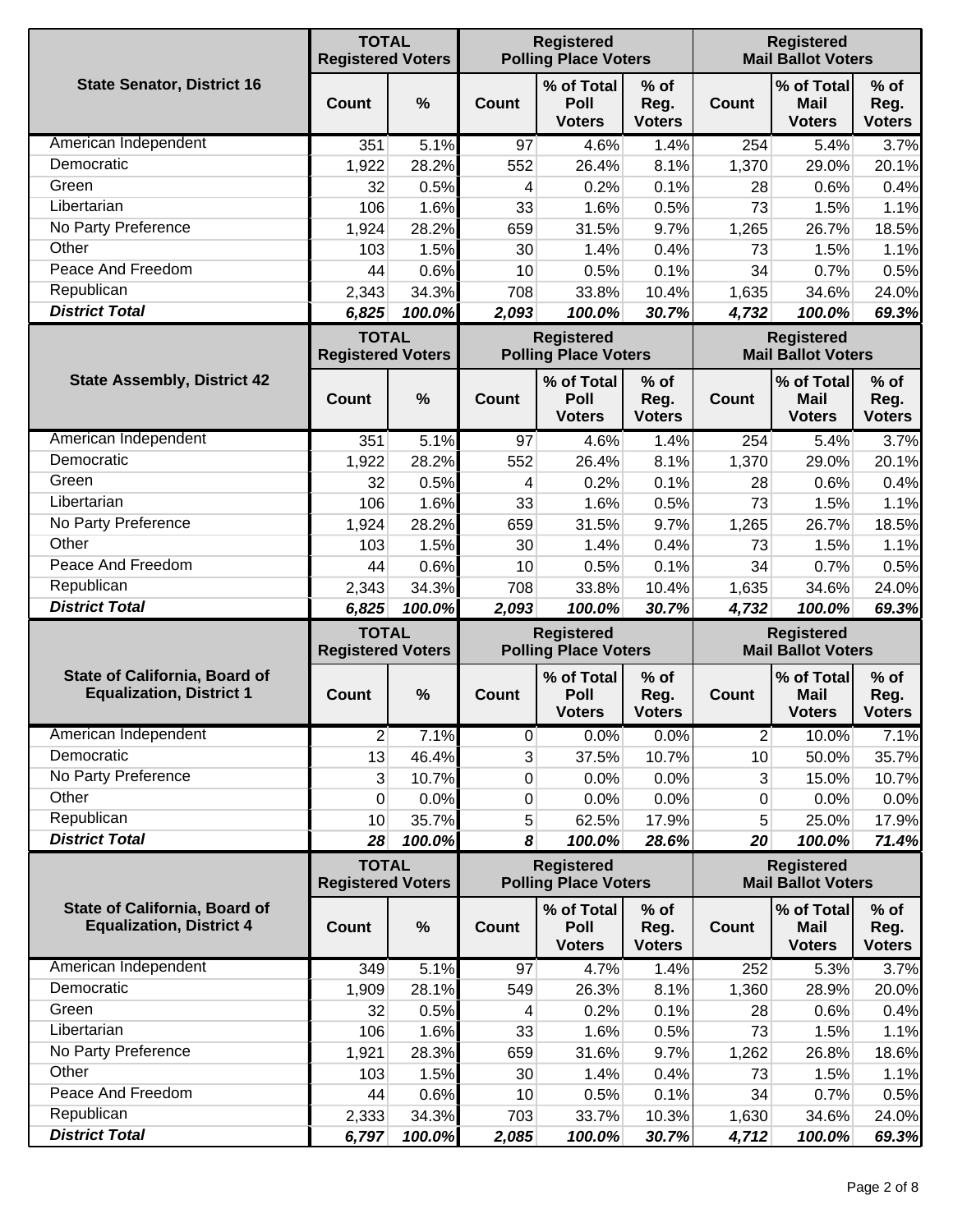|                                                                     | <b>TOTAL</b><br><b>Registered Voters</b> |               |                         | <b>Registered</b><br><b>Polling Place Voters</b> |                                 |                                                | <b>Registered</b><br><b>Mail Ballot Voters</b> |                                 |
|---------------------------------------------------------------------|------------------------------------------|---------------|-------------------------|--------------------------------------------------|---------------------------------|------------------------------------------------|------------------------------------------------|---------------------------------|
| <b>City of Twentynine Palms</b>                                     | <b>Count</b>                             | $\frac{0}{0}$ | <b>Count</b>            | % of Total<br>Poll<br><b>Voters</b>              | $%$ of<br>Reg.<br><b>Voters</b> | Count                                          | % of Total<br><b>Mail</b><br><b>Voters</b>     | $%$ of<br>Reg.<br><b>Voters</b> |
| American Independent                                                | 318                                      | 5.1%          | 91                      | 4.8%                                             | 1.5%                            | 227                                            | 5.3%                                           | 3.7%                            |
| Democratic                                                          | 1,728                                    | 27.9%         | 497                     | 26.2%                                            | 8.0%                            | 1,231                                          | 28.7%                                          | 19.9%                           |
| Green                                                               | 29                                       | 0.5%          | 4                       | 0.2%                                             | 0.1%                            | 25                                             | 0.6%                                           | 0.4%                            |
| Libertarian                                                         | 97                                       | 1.6%          | 30                      | 1.6%                                             | 0.5%                            | 67                                             | 1.6%                                           | 1.1%                            |
| No Party Preference                                                 | 1,767                                    | 28.5%         | 607                     | 32.0%                                            | 9.8%                            | 1,160                                          | 27.0%                                          | 18.7%                           |
| Other                                                               | 95                                       | 1.5%          | 25                      | 1.3%                                             | 0.4%                            | 70                                             | 1.6%                                           | 1.1%                            |
| Peace And Freedom                                                   | 42                                       | 0.7%          | 10                      | 0.5%                                             | 0.2%                            | 32                                             | 0.7%                                           | 0.5%                            |
| Republican                                                          | 2,115                                    | 34.2%         | 632                     | 33.3%                                            | 10.2%                           | 1,483                                          | 34.5%                                          | 24.0%                           |
| <b>District Total</b>                                               | 6,191                                    | 100.0%        | 1,896                   | 100.0%                                           | 30.6%                           | 4,295                                          | 100.0%                                         | 69.4%                           |
|                                                                     | <b>TOTAL</b><br><b>Registered Voters</b> |               |                         | <b>Registered</b><br><b>Polling Place Voters</b> |                                 | <b>Registered</b><br><b>Mail Ballot Voters</b> |                                                |                                 |
| <b>City of Twentynine Palms, City</b><br><b>Council, District 1</b> | <b>Count</b>                             | $\frac{0}{0}$ | Count                   | % of Total<br>Poll<br><b>Voters</b>              | $%$ of<br>Reg.<br><b>Voters</b> | <b>Count</b>                                   | % of Total<br><b>Mail</b><br><b>Voters</b>     | $%$ of<br>Reg.<br><b>Voters</b> |
| American Independent                                                | 68                                       | 5.1%          | 17                      | 4.1%                                             | 1.3%                            | 51                                             | 5.5%                                           | 3.8%                            |
| Democratic                                                          | 393                                      | 29.2%         | 113                     | 27.1%                                            | 8.4%                            | 280                                            | 30.1%                                          | 20.8%                           |
| Green                                                               | 7                                        | 0.5%          | 2                       | 0.5%                                             | 0.1%                            | 5                                              | 0.5%                                           | 0.4%                            |
| Libertarian                                                         | 15                                       | 1.1%          | 7                       | 1.7%                                             | 0.5%                            | 8                                              | 0.9%                                           | 0.6%                            |
| No Party Preference                                                 | 360                                      | 26.7%         | 120                     | 28.8%                                            | 8.9%                            | 240                                            | 25.8%                                          | 17.8%                           |
| Other                                                               | 15                                       | 1.1%          | 3                       | 0.7%                                             | 0.2%                            | 12                                             | 1.3%                                           | 0.9%                            |
| Peace And Freedom                                                   | 11                                       | 0.8%          | 6                       | 1.4%                                             | 0.4%                            | 5                                              | 0.5%                                           | 0.4%                            |
| Republican                                                          | 477                                      | 35.4%         | 149                     | 35.7%                                            | 11.1%                           | 328                                            | 35.3%                                          | 24.4%                           |
| <b>District Total</b>                                               | 1,346                                    | 100.0%        | 417                     | 100.0%                                           | 31.0%                           | 929                                            | 100.0%                                         | 69.0%                           |
|                                                                     | <b>TOTAL</b><br><b>Registered Voters</b> |               |                         | <b>Registered</b><br><b>Polling Place Voters</b> |                                 | <b>Registered</b><br><b>Mail Ballot Voters</b> |                                                |                                 |
| <b>City of Twentynine Palms, City</b><br><b>Council, District 2</b> | Count                                    | $\frac{0}{0}$ | Count                   | % of Total<br>Poll<br><b>Voters</b>              | $%$ of<br>Reg.<br><b>Voters</b> | <b>Count</b>                                   | % of Total<br><b>Mail</b><br><b>Voters</b>     | $%$ of<br>Reg.<br><b>Voters</b> |
| American Independent                                                | 68                                       | 5.2%          | 20                      | 5.0%                                             | 1.5%                            | 48                                             | 5.3%                                           | 3.7%                            |
| Democratic                                                          | 341                                      | 26.1%         | 93                      | 23.3%                                            | 7.1%                            | 248                                            | 27.3%                                          | 19.0%                           |
| Green                                                               | 8                                        | 0.6%          | $\overline{\mathbf{c}}$ | 0.5%                                             | 0.2%                            | 6                                              | 0.7%                                           | 0.5%                            |
| Libertarian                                                         | 18                                       | 1.4%          | 5                       | 1.3%                                             | 0.4%                            | 13                                             | 1.4%                                           | 1.0%                            |
| No Party Preference                                                 | 400                                      | 30.6%         | 143                     | 35.8%                                            | 10.9%                           | 257                                            | 28.3%                                          | 19.7%                           |
| Other                                                               | 27                                       | 2.1%          | 3                       | 0.8%                                             | 0.2%                            | 24                                             | 2.6%                                           | 1.8%                            |
| Peace And Freedom                                                   | 6                                        | 0.5%          | 2                       | 0.5%                                             | 0.2%                            | 4                                              | 0.4%                                           | 0.3%                            |
| Republican                                                          | 438                                      | 33.5%         | 131                     | 32.8%                                            | 10.0%                           | 307                                            | 33.8%                                          | 23.5%                           |
| <b>District Total</b>                                               | 1,306                                    | 100.0%        | 399                     | 100.0%                                           | 30.6%                           | 907                                            | 100.0%                                         | 69.4%                           |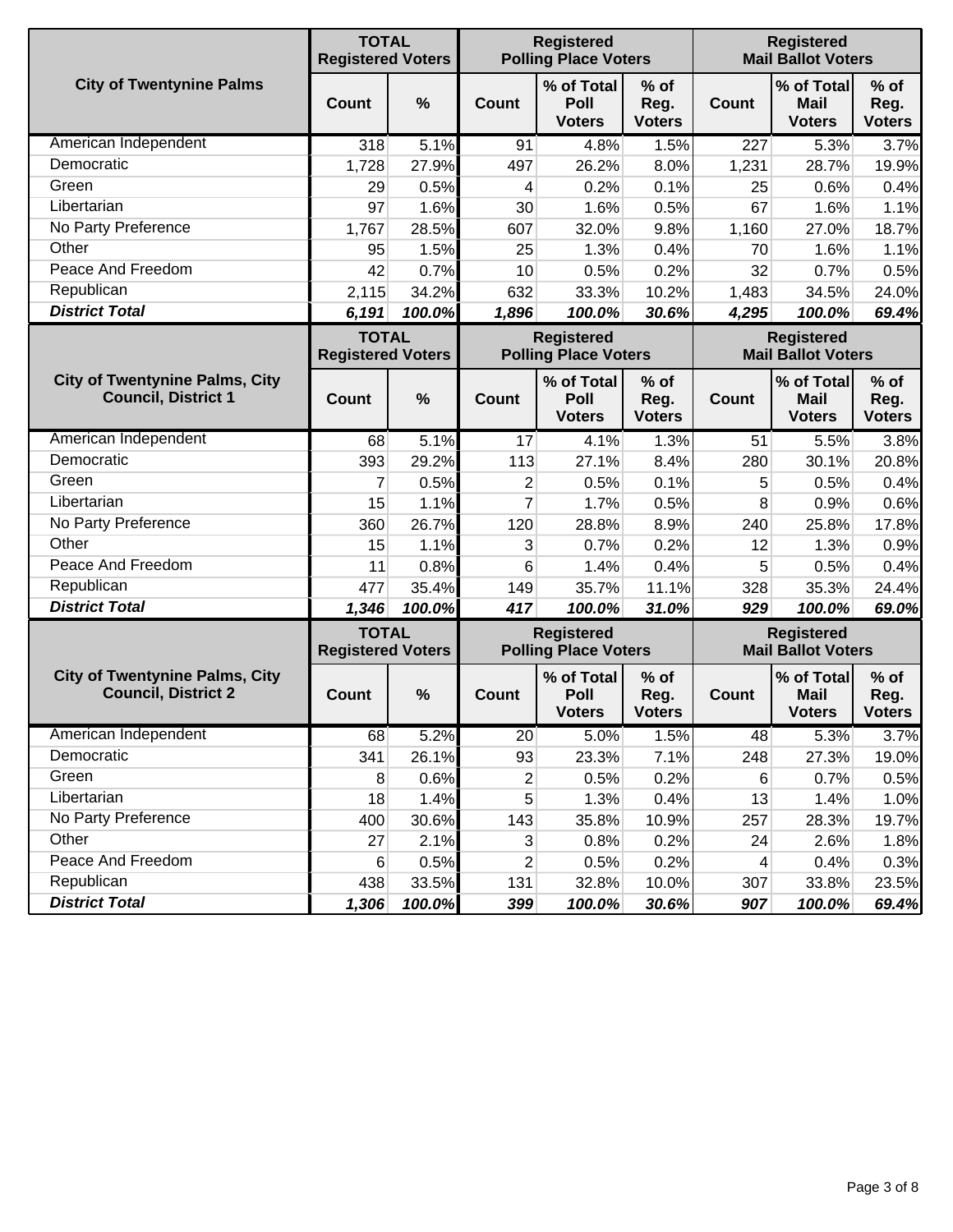|                                                                     | <b>TOTAL</b><br><b>Registered Voters</b> |        |                  | <b>Registered</b><br><b>Polling Place Voters</b> |                                 | <b>Registered</b><br><b>Mail Ballot Voters</b> |                                                |                                 |  |
|---------------------------------------------------------------------|------------------------------------------|--------|------------------|--------------------------------------------------|---------------------------------|------------------------------------------------|------------------------------------------------|---------------------------------|--|
| <b>City of Twentynine Palms, City</b><br><b>Council, District 3</b> | Count                                    | %      | <b>Count</b>     | % of Total<br>Poll<br><b>Voters</b>              | $%$ of<br>Reg.<br><b>Voters</b> | Count                                          | % of Total<br><b>Mail</b><br><b>Voters</b>     | $%$ of<br>Reg.<br><b>Voters</b> |  |
| American Independent                                                | 57                                       | 4.7%   | 13               | 3.8%                                             | 1.1%                            | 44                                             | 5.1%                                           | 3.6%                            |  |
| Democratic                                                          | 389                                      | 32.1%  | 106              | 30.9%                                            | 8.7%                            | 283                                            | 32.5%                                          | 23.3%                           |  |
| Green                                                               | 4                                        | 0.3%   | 0                | 0.0%                                             | 0.0%                            | 4                                              | 0.5%                                           | 0.3%                            |  |
| Libertarian                                                         | 18                                       | 1.5%   | 4                | 1.2%                                             | 0.3%                            | 14                                             | 1.6%                                           | 1.2%                            |  |
| No Party Preference                                                 | 370                                      | 30.5%  | 124              | 36.2%                                            | 10.2%                           | 246                                            | 28.3%                                          | 20.3%                           |  |
| Other                                                               | 15                                       | 1.2%   | $\overline{7}$   | 2.0%                                             | 0.6%                            | 8                                              | 0.9%                                           | 0.7%                            |  |
| Peace And Freedom                                                   | 7                                        | 0.6%   | 0                | 0.0%                                             | 0.0%                            | 7                                              | 0.8%                                           | 0.6%                            |  |
| Republican                                                          | 353                                      | 29.1%  | 89               | 25.9%                                            | 7.3%                            | 264                                            | 30.3%                                          | 21.8%                           |  |
| <b>District Total</b>                                               | 1,213                                    | 100.0% | 343              | 100.0%                                           | 28.3%                           | 870                                            | 100.0%                                         | 71.7%                           |  |
|                                                                     | <b>TOTAL</b><br><b>Registered Voters</b> |        |                  | <b>Registered</b><br><b>Polling Place Voters</b> |                                 | <b>Registered</b><br><b>Mail Ballot Voters</b> |                                                |                                 |  |
| <b>City of Twentynine Palms, City</b><br><b>Council, District 4</b> | <b>Count</b>                             | %      | Count            | % of Total<br>Poll<br><b>Voters</b>              | $%$ of<br>Reg.<br><b>Voters</b> | Count                                          | % of Total<br><b>Mail</b><br><b>Voters</b>     | $%$ of<br>Reg.<br><b>Voters</b> |  |
| American Independent                                                | 78                                       | 5.7%   | 28               | 6.6%                                             | 2.1%                            | 50                                             | 5.3%                                           | 3.7%                            |  |
| Democratic                                                          | 374                                      | 27.4%  | 116              | 27.2%                                            | 8.5%                            | 258                                            | 27.5%                                          | 18.9%                           |  |
| Green                                                               | 6                                        | 0.4%   | 0                | 0.0%                                             | 0.0%                            | 6                                              | 0.6%                                           | 0.4%                            |  |
| Libertarian                                                         | 28                                       | 2.1%   | 9                | 2.1%                                             | 0.7%                            | 19                                             | 2.0%                                           | 1.4%                            |  |
| No Party Preference                                                 | 379                                      | 27.8%  | 125              | 29.3%                                            | 9.2%                            | 254                                            | 27.1%                                          | 18.6%                           |  |
| Other                                                               | 24                                       | 1.8%   | 8                | 1.9%                                             | 0.6%                            | 16                                             | 1.7%                                           | 1.2%                            |  |
| Peace And Freedom                                                   | 10                                       | 0.7%   | 1                | 0.2%                                             | 0.1%                            | 9                                              | 1.0%                                           | 0.7%                            |  |
| Republican                                                          | 464                                      | 34.0%  | 139              | 32.6%                                            | 10.2%                           | 325                                            | 34.7%                                          | 23.8%                           |  |
| <b>District Total</b>                                               | 1,363                                    | 100.0% | 426              | 100.0%                                           | 31.3%                           | 937                                            | 100.0%                                         | 68.7%                           |  |
|                                                                     | <b>TOTAL</b><br><b>Registered Voters</b> |        |                  | <b>Registered</b><br><b>Polling Place Voters</b> |                                 |                                                | <b>Registered</b><br><b>Mail Ballot Voters</b> |                                 |  |
| <b>City of Twentynine Palms, City</b><br><b>Council, District 5</b> | Count                                    | %      | <b>Count</b>     | % of Total<br>Poll<br><b>Voters</b>              | $%$ of<br>Reg.<br><b>Voters</b> | <b>Count</b>                                   | % of Total<br><b>Mail</b><br><b>Voters</b>     | $%$ of<br>Reg.<br><b>Voters</b> |  |
| American Independent                                                | 47                                       | 4.9%   | 13               | 4.2%                                             | 1.3%                            | 34                                             | 5.2%                                           | 3.5%                            |  |
| Democratic                                                          | 231                                      | 24.0%  | 69               | 22.2%                                            | 7.2%                            | 162                                            | 24.8%                                          | 16.8%                           |  |
| Green                                                               | 4                                        | 0.4%   | $\boldsymbol{0}$ | 0.0%                                             | 0.0%                            | 4                                              | 0.6%                                           | 0.4%                            |  |
| Libertarian                                                         | 18                                       | 1.9%   | 5                | 1.6%                                             | 0.5%                            | 13                                             | 2.0%                                           | 1.3%                            |  |
| No Party Preference                                                 | 258                                      | 26.8%  | 95               | 30.5%                                            | 9.9%                            | 163                                            | 25.0%                                          | 16.9%                           |  |
| Other                                                               | 14                                       | 1.5%   | 4                | 1.3%                                             | 0.4%                            | 10                                             | 1.5%                                           | 1.0%                            |  |
| Peace And Freedom                                                   | 8                                        | 0.8%   | 1                | 0.3%                                             | 0.1%                            | $\overline{7}$                                 | 1.1%                                           | 0.7%                            |  |
| Republican                                                          | 383                                      | 39.8%  | 124              | 39.9%                                            | 12.9%                           | 259                                            | 39.7%                                          | 26.9%                           |  |
| <b>District Total</b>                                               | 963                                      | 100.0% | 311              | 100.0%                                           | 32.3%                           | 652                                            | 100.0%                                         | 67.7%                           |  |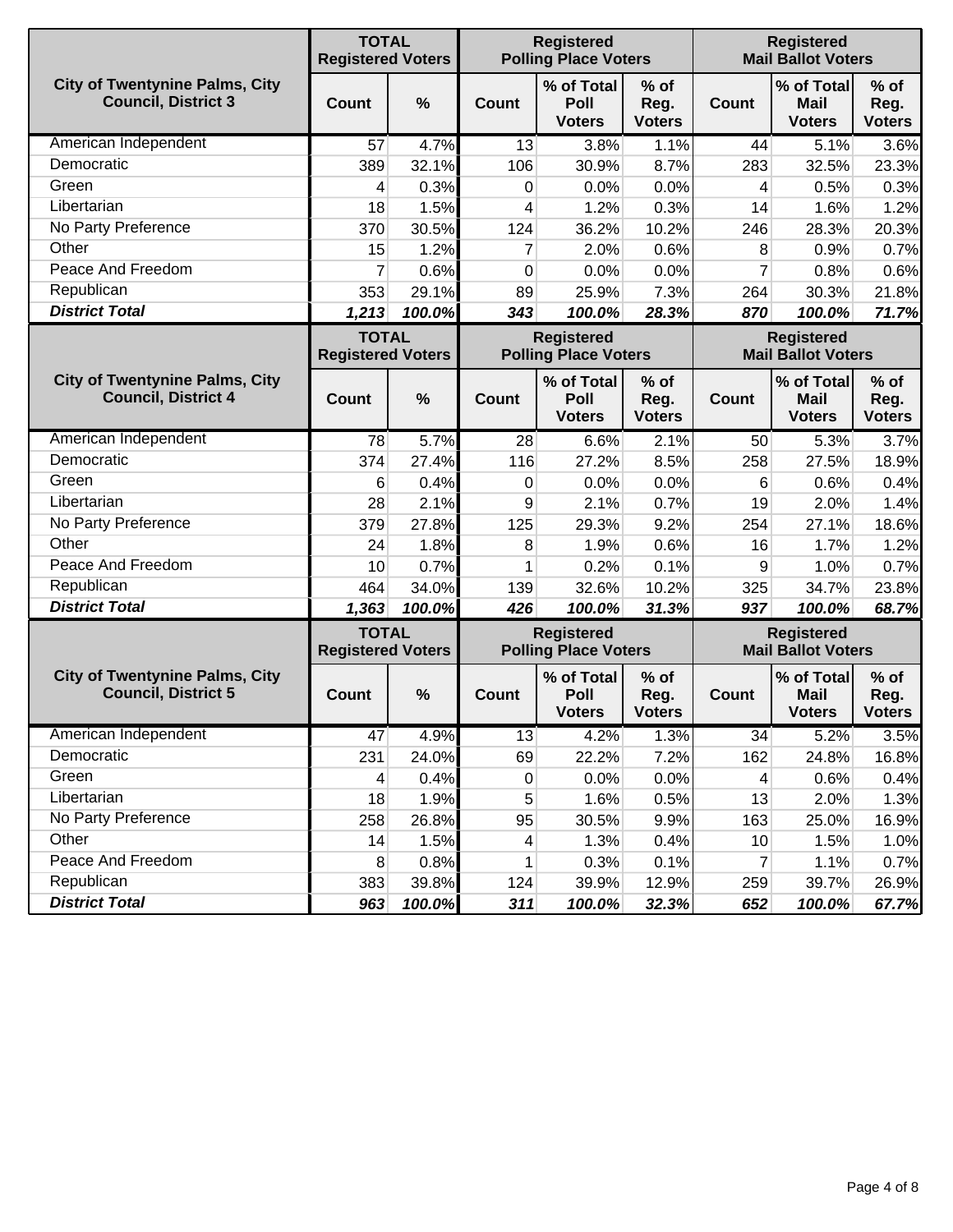|                                                                | <b>TOTAL</b><br><b>Registered Voters</b> |        |       | <b>Registered</b><br><b>Polling Place Voters</b> |                                 | <b>Registered</b><br><b>Mail Ballot Voters</b> |                                            |                                 |
|----------------------------------------------------------------|------------------------------------------|--------|-------|--------------------------------------------------|---------------------------------|------------------------------------------------|--------------------------------------------|---------------------------------|
| County of San Bernardino, Board of<br><b>Education, Area E</b> | <b>Count</b>                             | %      | Count | % of Total<br>Poll<br><b>Voters</b>              | $%$ of<br>Reg.<br><b>Voters</b> | <b>Count</b>                                   | % of Total<br><b>Mail</b><br><b>Voters</b> | $%$ of<br>Reg.<br><b>Voters</b> |
| American Independent                                           | 351                                      | 5.1%   | 97    | 4.6%                                             | 1.4%                            | 254                                            | 5.4%                                       | 3.7%                            |
| Democratic                                                     | 1,922                                    | 28.2%  | 552   | 26.4%                                            | 8.1%                            | 1,370                                          | 29.0%                                      | 20.1%                           |
| Green                                                          | 32                                       | 0.5%   | 4     | 0.2%                                             | 0.1%                            | 28                                             | 0.6%                                       | 0.4%                            |
| Libertarian                                                    | 106                                      | 1.6%   | 33    | 1.6%                                             | 0.5%                            | 73                                             | 1.5%                                       | 1.1%                            |
| No Party Preference                                            | 1,924                                    | 28.2%  | 659   | 31.5%                                            | 9.7%                            | 1,265                                          | 26.7%                                      | 18.5%                           |
| Other                                                          | 103                                      | 1.5%   | 30    | 1.4%                                             | 0.4%                            | 73                                             | 1.5%                                       | 1.1%                            |
| Peace And Freedom                                              | 44                                       | 0.6%   | 10    | 0.5%                                             | 0.1%                            | 34                                             | 0.7%                                       | 0.5%                            |
| Republican                                                     | 2,343                                    | 34.3%  | 708   | 33.8%                                            | 10.4%                           | 1,635                                          | 34.6%                                      | 24.0%                           |
| <b>District Total</b>                                          | 6,825                                    | 100.0% | 2,093 | 100.0%                                           | 30.7%                           | 4,732                                          | 100.0%                                     | 69.3%                           |
|                                                                | <b>TOTAL</b><br><b>Registered Voters</b> |        |       | <b>Registered</b><br><b>Polling Place Voters</b> |                                 | <b>Registered</b><br><b>Mail Ballot Voters</b> |                                            |                                 |
| <b>Morongo Unified School District</b>                         | <b>Count</b>                             | %      | Count | % of Total<br>Poll<br><b>Voters</b>              | $%$ of<br>Reg.<br><b>Voters</b> | <b>Count</b>                                   | % of Total<br><b>Mail</b><br><b>Voters</b> | $%$ of<br>Reg.<br><b>Voters</b> |
| American Independent                                           | 351                                      | 5.1%   | 97    | 4.6%                                             | 1.4%                            | 254                                            | 5.4%                                       | 3.7%                            |
| Democratic                                                     | 1,922                                    | 28.2%  | 552   | 26.4%                                            | 8.1%                            | 1,370                                          | 29.0%                                      | 20.1%                           |
| Green                                                          | 32                                       | 0.5%   | 4     | 0.2%                                             | 0.1%                            | 28                                             | 0.6%                                       | 0.4%                            |
| Libertarian                                                    | 106                                      | 1.6%   | 33    | 1.6%                                             | 0.5%                            | 73                                             | 1.5%                                       | 1.1%                            |
| No Party Preference                                            | 1,924                                    | 28.2%  | 659   | 31.5%                                            | 9.7%                            | 1,265                                          | 26.7%                                      | 18.5%                           |
| Other                                                          | 103                                      | 1.5%   | 30    | 1.4%                                             | 0.4%                            | 73                                             | 1.5%                                       | 1.1%                            |
| Peace And Freedom                                              | 44                                       | 0.6%   | 10    | 0.5%                                             | 0.1%                            | 34                                             | 0.7%                                       | 0.5%                            |
| Republican                                                     | 2,343                                    | 34.3%  | 708   | 33.8%                                            | 10.4%                           | 1,635                                          | 34.6%                                      | 24.0%                           |
| <b>District Total</b>                                          | 6,825                                    | 100.0% | 2,093 | 100.0%                                           | 30.7%                           | 4,732                                          | 100.0%                                     | 69.3%                           |
|                                                                | <b>TOTAL</b><br><b>Registered Voters</b> |        |       | <b>Registered</b><br><b>Polling Place Voters</b> |                                 | <b>Registered</b><br><b>Mail Ballot Voters</b> |                                            |                                 |
| <b>Morongo Unified School District,</b><br>Area 1              | <b>Count</b>                             | %      | Count | % of Total<br>Poll<br><b>Voters</b>              | $%$ of<br>Reg.<br><b>Voters</b> | Count                                          | % of Total<br><b>Mail</b><br><b>Voters</b> | $%$ of<br>Reg.<br><b>Voters</b> |
| American Independent                                           | 242                                      | 5.3%   | 69    | 4.8%                                             | 1.5%                            | 173                                            | 5.4%                                       | 3.8%                            |
| Democratic                                                     | 1,322                                    | 28.7%  | 379   | 26.5%                                            | 8.2%                            | 943                                            | 29.7%                                      | 20.5%                           |
| Green                                                          | 21                                       | 0.5%   | 3     | 0.2%                                             | 0.1%                            | 18                                             | 0.6%                                       | 0.4%                            |
| Libertarian                                                    | 69                                       | 1.5%   | 26    | 1.8%                                             | 0.6%                            | 43                                             | 1.4%                                       | 0.9%                            |
| No Party Preference                                            | 1,334                                    | 28.9%  | 460   | 32.2%                                            | 10.0%                           | 874                                            | 27.5%                                      | 19.0%                           |
| Other                                                          | 65                                       | 1.4%   | 16    | 1.1%                                             | 0.3%                            | 49                                             | 1.5%                                       | 1.1%                            |
| Peace And Freedom                                              | 36                                       | 0.8%   | 9     | 0.6%                                             | 0.2%                            | 27                                             | 0.8%                                       | 0.6%                            |
| Republican                                                     | 1,520                                    | 33.0%  | 467   | 32.7%                                            | 10.1%                           | 1,053                                          | 33.1%                                      | 22.8%                           |
| <b>District Total</b>                                          | 4,609                                    | 100.0% | 1,429 | 100.0%                                           | 31.0%                           | 3,180                                          | 100.0%                                     | 69.0%                           |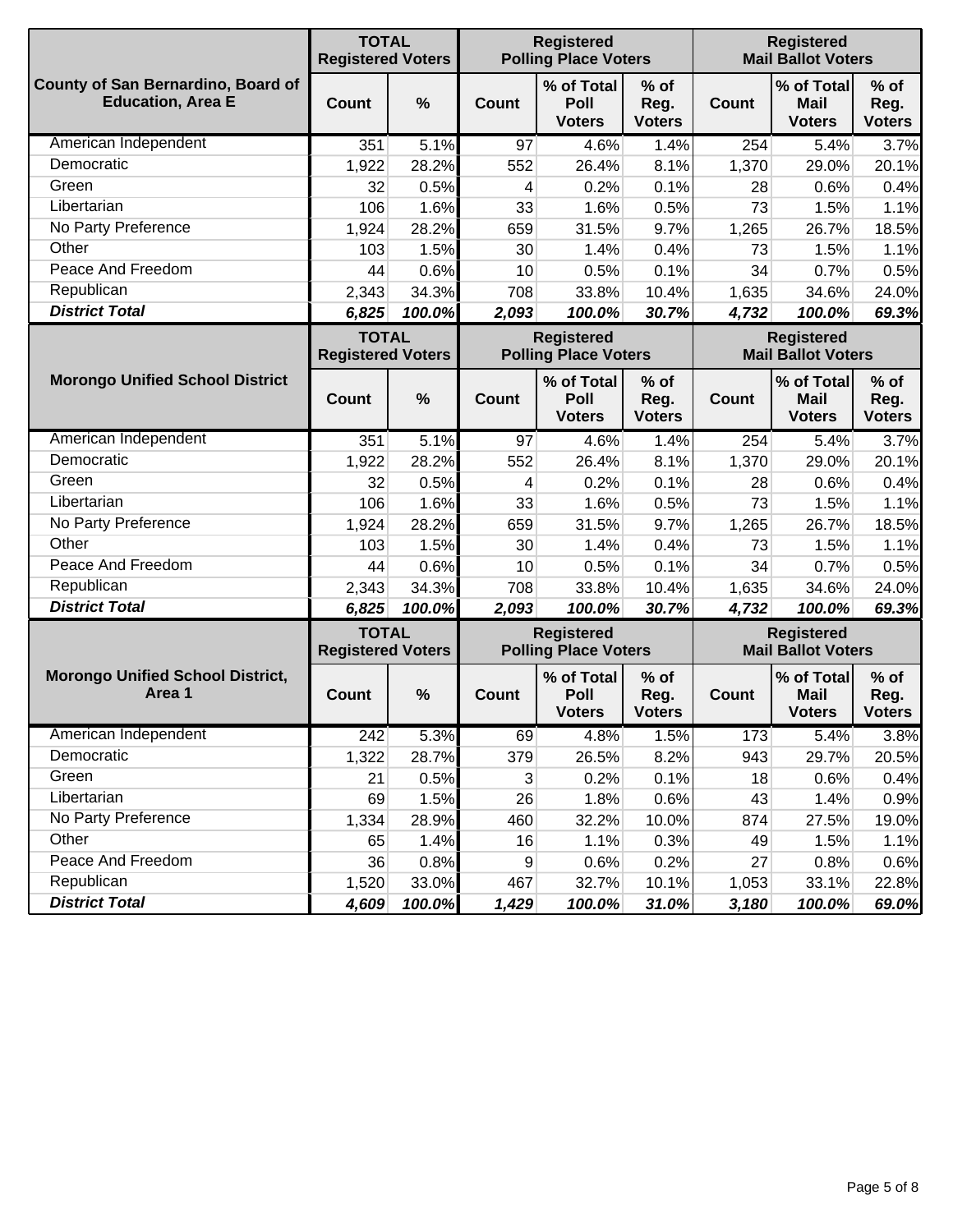|                                                                 | <b>TOTAL</b><br><b>Registered Voters</b> |        |                | <b>Registered</b><br><b>Polling Place Voters</b> |                                 | <b>Registered</b><br><b>Mail Ballot Voters</b> |                                                |                                 |
|-----------------------------------------------------------------|------------------------------------------|--------|----------------|--------------------------------------------------|---------------------------------|------------------------------------------------|------------------------------------------------|---------------------------------|
| <b>Morongo Unified School District,</b><br>Area 2               | <b>Count</b>                             | %      | Count          | % of Total<br>Poll<br><b>Voters</b>              | $%$ of<br>Reg.<br><b>Voters</b> | <b>Count</b>                                   | % of Total<br><b>Mail</b><br><b>Voters</b>     | $%$ of<br>Reg.<br><b>Voters</b> |
| American Independent                                            | 109                                      | 4.9%   | 28             | 4.2%                                             | 1.3%                            | 81                                             | 5.2%                                           | 3.7%                            |
| Democratic                                                      | 600                                      | 27.1%  | 173            | 26.1%                                            | 7.8%                            | 427                                            | 27.5%                                          | 19.3%                           |
| Green                                                           | 11                                       | 0.5%   | 1              | 0.2%                                             | 0.0%                            | 10                                             | 0.6%                                           | 0.5%                            |
| Libertarian                                                     | 37                                       | 1.7%   | $\overline{7}$ | 1.1%                                             | 0.3%                            | 30                                             | 1.9%                                           | 1.4%                            |
| No Party Preference                                             | 590                                      | 26.6%  | 199            | 30.0%                                            | 9.0%                            | 391                                            | 25.2%                                          | 17.6%                           |
| Other                                                           | 38                                       | 1.7%   | 14             | 2.1%                                             | 0.6%                            | 24                                             | 1.5%                                           | 1.1%                            |
| Peace And Freedom                                               | 8                                        | 0.4%   | 1              | 0.2%                                             | 0.0%                            | $\overline{7}$                                 | 0.5%                                           | 0.3%                            |
| Republican                                                      | 823                                      | 37.1%  | 241            | 36.3%                                            | 10.9%                           | 582                                            | 37.5%                                          | 26.3%                           |
| <b>District Total</b>                                           | 2,216                                    | 100.0% | 664            | 100.0%                                           | 30.0%                           | 1,552                                          | 100.0%                                         | 70.0%                           |
|                                                                 | <b>TOTAL</b><br><b>Registered Voters</b> |        |                | <b>Registered</b><br><b>Polling Place Voters</b> |                                 | <b>Registered</b><br><b>Mail Ballot Voters</b> |                                                |                                 |
| <b>Copper Mountain Community</b><br><b>College District</b>     | <b>Count</b>                             | %      | Count          | % of Total<br>Poll<br><b>Voters</b>              | $%$ of<br>Reg.<br><b>Voters</b> | Count                                          | % of Total<br><b>Mail</b><br><b>Voters</b>     | $%$ of<br>Reg.<br><b>Voters</b> |
| American Independent                                            | 351                                      | 5.1%   | 97             | 4.6%                                             | 1.4%                            | 254                                            | 5.4%                                           | 3.7%                            |
| Democratic                                                      | 1,922                                    | 28.2%  | 552            | 26.4%                                            | 8.1%                            | 1,370                                          | 29.0%                                          | 20.1%                           |
| Green                                                           | 32                                       | 0.5%   | 4              | 0.2%                                             | 0.1%                            | 28                                             | 0.6%                                           | 0.4%                            |
| Libertarian                                                     | 106                                      | 1.6%   | 33             | 1.6%                                             | 0.5%                            | 73                                             | 1.5%                                           | 1.1%                            |
| No Party Preference                                             | 1,924                                    | 28.2%  | 659            | 31.5%                                            | 9.7%                            | 1,265                                          | 26.7%                                          | 18.5%                           |
| Other                                                           | 103                                      | 1.5%   | 30             | 1.4%                                             | 0.4%                            | 73                                             | 1.5%                                           | 1.1%                            |
| Peace And Freedom                                               | 44                                       | 0.6%   | 10             | 0.5%                                             | 0.1%                            | 34                                             | 0.7%                                           | 0.5%                            |
| Republican                                                      | 2,343                                    | 34.3%  | 708            | 33.8%                                            | 10.4%                           | 1,635                                          | 34.6%                                          | 24.0%                           |
| <b>District Total</b>                                           | 6,825                                    | 100.0% | 2,093          | 100.0%                                           | 30.7%                           | 4,732                                          | 100.0%                                         | 69.3%                           |
|                                                                 | <b>TOTAL</b><br><b>Registered Voters</b> |        |                | <b>Registered</b><br><b>Polling Place Voters</b> |                                 |                                                | <b>Registered</b><br><b>Mail Ballot Voters</b> |                                 |
| <b>San Bernardino County Fire</b><br><b>Protection District</b> | <b>Count</b>                             | %      | <b>Count</b>   | % of Total<br>Poll<br><b>Voters</b>              | $%$ of<br>Reg.<br><b>Voters</b> | Count                                          | % of Total<br><b>Mail</b><br><b>Voters</b>     | $%$ of<br>Reg.<br><b>Voters</b> |
| American Independent                                            | 351                                      | 5.1%   | 97             | 4.6%                                             | 1.4%                            | 254                                            | 5.4%                                           | 3.7%                            |
| Democratic                                                      | 1,922                                    | 28.2%  | 552            | 26.4%                                            | 8.1%                            | 1,370                                          | 29.0%                                          | 20.1%                           |
| Green                                                           | 32                                       | 0.5%   | 4              | 0.2%                                             | 0.1%                            | 28                                             | 0.6%                                           | 0.4%                            |
| Libertarian                                                     | 106                                      | 1.6%   | 33             | 1.6%                                             | 0.5%                            | 73                                             | 1.5%                                           | 1.1%                            |
| No Party Preference                                             | 1,924                                    | 28.2%  | 659            | 31.5%                                            | 9.7%                            | 1,265                                          | 26.7%                                          | 18.5%                           |
| Other                                                           | 103                                      | 1.5%   | 30             | 1.4%                                             | 0.4%                            | 73                                             | 1.5%                                           | 1.1%                            |
| Peace And Freedom                                               | 44                                       | 0.6%   | 10             | 0.5%                                             | 0.1%                            | 34                                             | 0.7%                                           | 0.5%                            |
| Republican                                                      | 2,343                                    | 34.3%  | 708            | 33.8%                                            | 10.4%                           | 1,635                                          | 34.6%                                          | 24.0%                           |
| <b>District Total</b>                                           | 6,825                                    | 100.0% | 2,093          | 100.0%                                           | 30.7%                           | 4,732                                          | 100.0%                                         | 69.3%                           |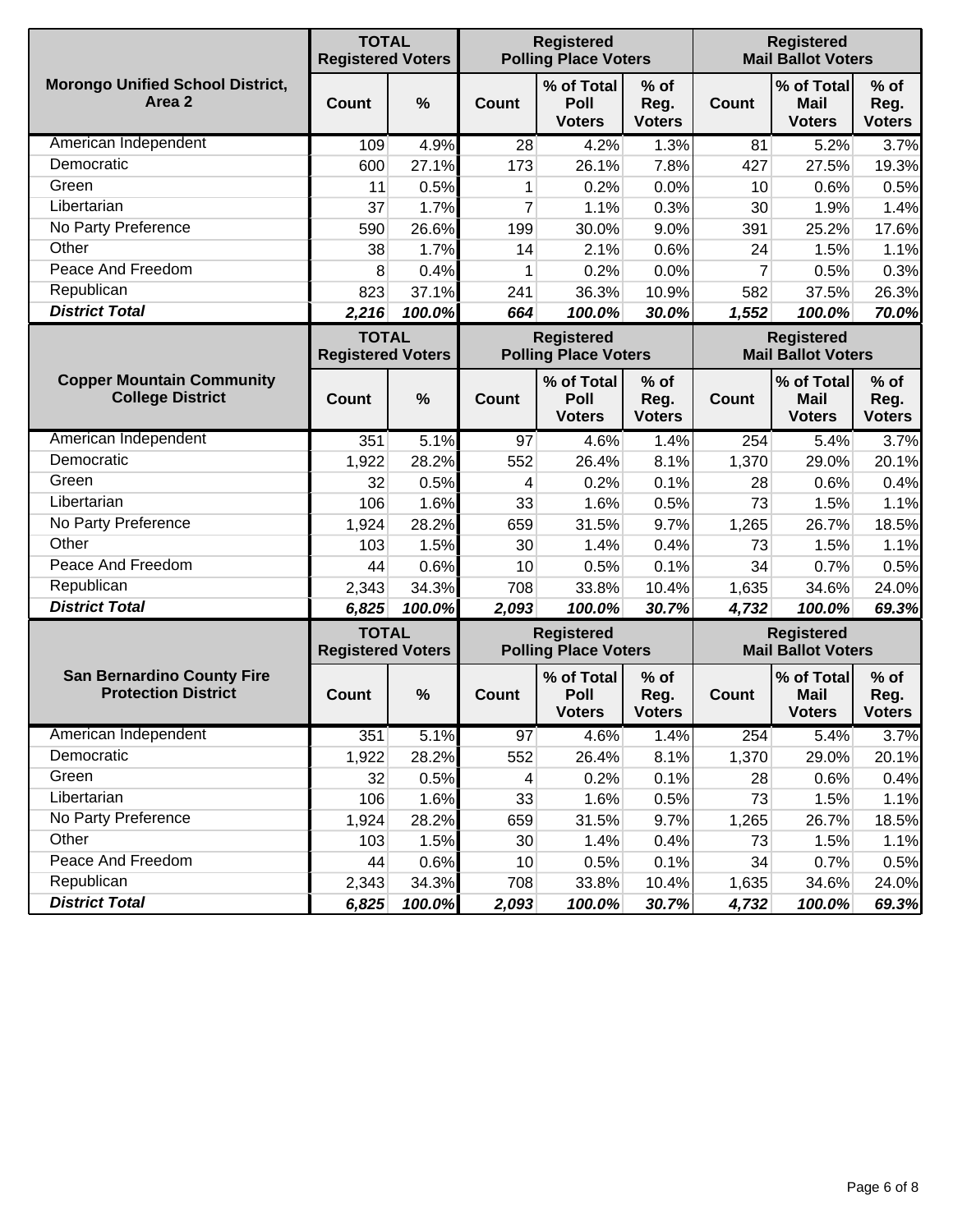|                                                                                                               | <b>TOTAL</b><br><b>Registered Voters</b> |        |                | <b>Registered</b><br><b>Polling Place Voters</b> |                                 | <b>Registered</b><br><b>Mail Ballot Voters</b> |                                            |                                 |
|---------------------------------------------------------------------------------------------------------------|------------------------------------------|--------|----------------|--------------------------------------------------|---------------------------------|------------------------------------------------|--------------------------------------------|---------------------------------|
| <b>San Bernardino County Fire</b><br><b>Protection District, South Desert</b><br><b>Regional Service Zone</b> | <b>Count</b>                             | $\%$   | Count          | % of Total<br>Poll<br><b>Voters</b>              | $%$ of<br>Reg.<br><b>Voters</b> | <b>Count</b>                                   | % of Total<br><b>Mail</b><br><b>Voters</b> | $%$ of<br>Reg.<br><b>Voters</b> |
| American Independent                                                                                          | 351                                      | 5.1%   | 97             | 4.6%                                             | 1.4%                            | 254                                            | 5.4%                                       | 3.7%                            |
| Democratic                                                                                                    | 1,922                                    | 28.2%  | 552            | 26.4%                                            | 8.1%                            | 1,370                                          | 29.0%                                      | 20.1%                           |
| Green                                                                                                         | 32                                       | 0.5%   | 4              | 0.2%                                             | 0.1%                            | 28                                             | 0.6%                                       | 0.4%                            |
| Libertarian                                                                                                   | 106                                      | 1.6%   | 33             | 1.6%                                             | 0.5%                            | 73                                             | 1.5%                                       | 1.1%                            |
| No Party Preference                                                                                           | 1,924                                    | 28.2%  | 659            | 31.5%                                            | 9.7%                            | 1,265                                          | 26.7%                                      | 18.5%                           |
| Other                                                                                                         | 103                                      | 1.5%   | 30             | 1.4%                                             | 0.4%                            | 73                                             | 1.5%                                       | 1.1%                            |
| Peace And Freedom                                                                                             | 44                                       | 0.6%   | 10             | 0.5%                                             | 0.1%                            | 34                                             | 0.7%                                       | 0.5%                            |
| Republican                                                                                                    | 2,343                                    | 34.3%  | 708            | 33.8%                                            | 10.4%                           | 1,635                                          | 34.6%                                      | 24.0%                           |
| <b>District Total</b>                                                                                         | 6,825                                    | 100.0% | 2,093          | 100.0%                                           | 30.7%                           | 4,732                                          | 100.0%                                     | 69.3%                           |
|                                                                                                               | <b>TOTAL</b><br><b>Registered Voters</b> |        |                | <b>Registered</b><br><b>Polling Place Voters</b> |                                 | <b>Registered</b><br><b>Mail Ballot Voters</b> |                                            |                                 |
| <b>San Bernardino County Fire</b><br><b>Protection District, Service Zone FP-</b><br>5                        | <b>Count</b>                             | %      | Count          | % of Total<br>Poll<br><b>Voters</b>              | $%$ of<br>Reg.<br><b>Voters</b> | <b>Count</b>                                   | % of Total<br><b>Mail</b><br><b>Voters</b> | $%$ of<br>Reg.<br><b>Voters</b> |
| American Independent                                                                                          | 351                                      | 5.1%   | 97             | 4.6%                                             | 1.4%                            | 254                                            | 5.4%                                       | 3.7%                            |
| Democratic                                                                                                    | 1,922                                    | 28.2%  | 552            | 26.4%                                            | 8.1%                            | 1,370                                          | 29.0%                                      | 20.1%                           |
| Green                                                                                                         | 32                                       | 0.5%   | 4              | 0.2%                                             | 0.1%                            | 28                                             | 0.6%                                       | 0.4%                            |
| Libertarian                                                                                                   | 106                                      | 1.6%   | 33             | 1.6%                                             | 0.5%                            | 73                                             | 1.5%                                       | 1.1%                            |
| No Party Preference                                                                                           | 1,924                                    | 28.2%  | 659            | 31.5%                                            | 9.7%                            | 1,265                                          | 26.7%                                      | 18.5%                           |
| Other                                                                                                         | 103                                      | 1.5%   | 30             | 1.4%                                             | 0.4%                            | 73                                             | 1.5%                                       | 1.1%                            |
| Peace And Freedom                                                                                             | 44                                       | 0.6%   | 10             | 0.5%                                             | 0.1%                            | 34                                             | 0.7%                                       | 0.5%                            |
| Republican                                                                                                    | 2,343                                    | 34.3%  | 708            | 33.8%                                            | 10.4%                           | 1,635                                          | 34.6%                                      | 24.0%                           |
| <b>District Total</b>                                                                                         | 6,825                                    | 100.0% | 2,093          | 100.0%                                           | 30.7%                           | 4,732                                          | 100.0%                                     | 69.3%                           |
|                                                                                                               | <b>TOTAL</b><br><b>Registered Voters</b> |        |                | <b>Registered</b><br><b>Polling Place Voters</b> |                                 | <b>Registered</b><br><b>Mail Ballot Voters</b> |                                            |                                 |
| <b>San Bernardino County Fire</b><br><b>Protection District, Service Zone FP-</b><br>5 (Twentynine Palms)     | Count                                    | $\%$   | <b>Count</b>   | % of Total<br>Poll<br><b>Voters</b>              | $%$ of<br>Reg.<br><b>Voters</b> | Count                                          | % of Total<br>Mail<br><b>Voters</b>        | $%$ of<br>Reg.<br><b>Voters</b> |
| American Independent                                                                                          | 351                                      | 5.1%   | 97             | 4.6%                                             | 1.4%                            | 254                                            | 5.4%                                       | 3.7%                            |
| Democratic                                                                                                    | 1,922                                    | 28.2%  | 552            | 26.4%                                            | 8.1%                            | 1,370                                          | 29.0%                                      | 20.1%                           |
| Green                                                                                                         | 32                                       | 0.5%   | $\overline{4}$ | 0.2%                                             | 0.1%                            | 28                                             | 0.6%                                       | 0.4%                            |
| Libertarian                                                                                                   | 106                                      | 1.6%   | 33             | 1.6%                                             | 0.5%                            | 73                                             | 1.5%                                       | 1.1%                            |
| No Party Preference                                                                                           | 1,924                                    | 28.2%  | 659            | 31.5%                                            | 9.7%                            | 1,265                                          | 26.7%                                      | 18.5%                           |
| Other                                                                                                         | 103                                      | 1.5%   | 30             | 1.4%                                             | 0.4%                            | 73                                             | 1.5%                                       | 1.1%                            |
| Peace And Freedom                                                                                             | 44                                       | 0.6%   | 10             | 0.5%                                             | 0.1%                            | 34                                             | 0.7%                                       | 0.5%                            |
| Republican                                                                                                    | 2,343                                    | 34.3%  | 708            | 33.8%                                            | 10.4%                           | 1,635                                          | 34.6%                                      | 24.0%                           |
| <b>District Total</b>                                                                                         | 6,825                                    | 100.0% | 2,093          | 100.0%                                           | 30.7%                           | 4,732                                          | 100.0%                                     | 69.3%                           |